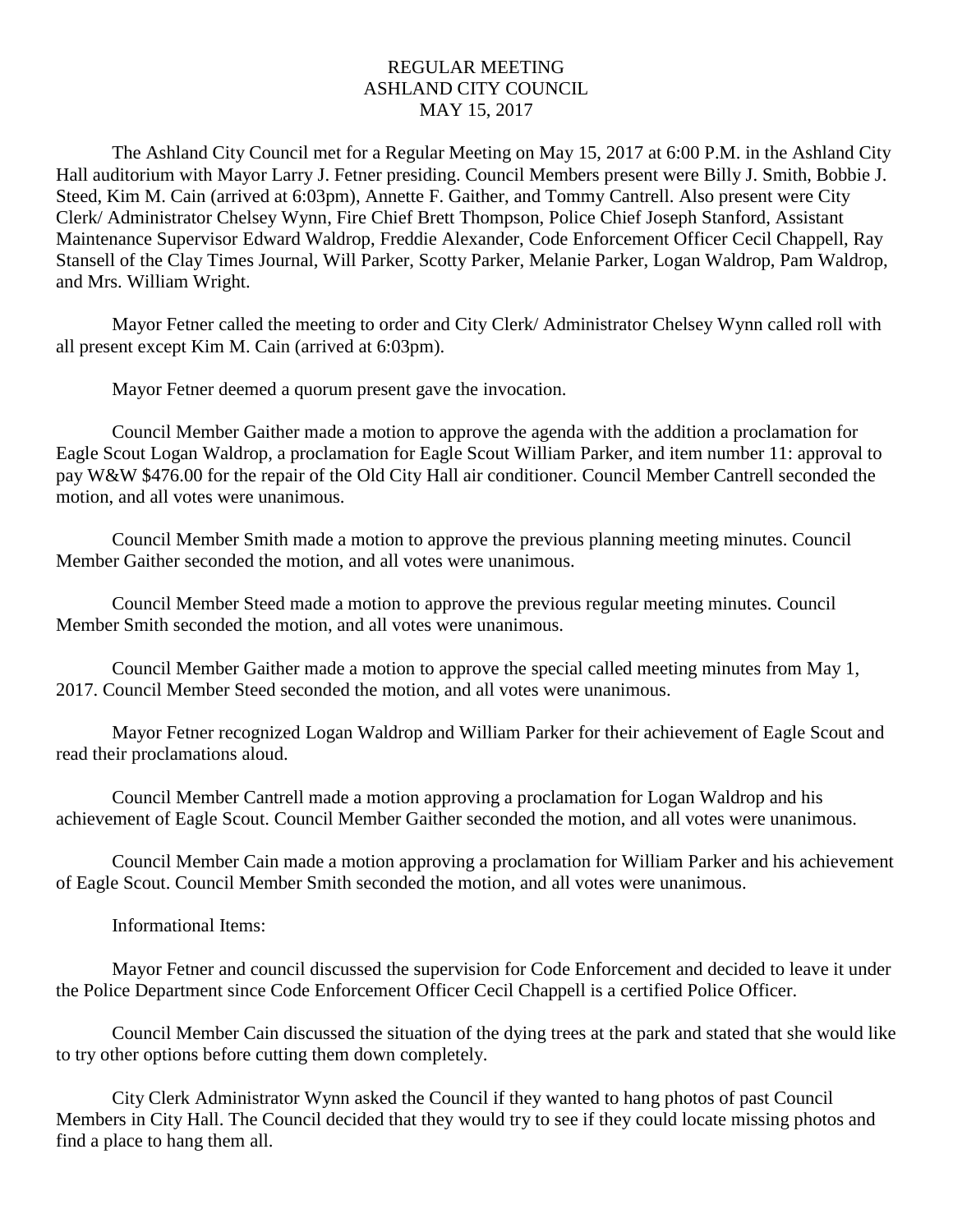Police Chief Stanford advised the Council that Dr. Taylor from Twin Creeks wants to provide free maintenance and service for K9 Officer Boyd.

Mayor Fetner advised the Council that a citizen had requested for Clay County High School annuals to be placed in the library. The Council agreed that this should be left to the Clay County High School Memorabilia committee to decide.

Committee Reports:

Mayor Fetner did not report.

Council Member Smith did not report.

Council Member Steed did not report.

Council Member Cain reported that Second Saturday and the Music Festival was an overall success but also a learning process. Council Member Cain reported that the businesses on the square were very successful with the crowd in attendance and thanked the Mayor for sponsoring the head liner of the show. Mayor Fetner thanked the fun day committee for all of their hard work to make the event a success.

Council Member Gaither reported that Urban Park is open and the brick memorial order forms have been sent off.

Council Member Cantrell reported that Youth Sports Coordinator Stephanie Freeman is going to try to host a tournament and that the program was going good.

City Clerk/ Administrator Chelsey Wynn shared with the Mayor and Council that they were invited to the luncheon held at the Wynn Building on Wednesday for the Kids and Kin Program.

Police Chief Stanford congratulated Code Enforcement Officer Cecil Chappell for winning the officer of the year award at annual law enforcement day. Chief Stanford discussed what would be happening with the Police Department after plans were approved and stated that Trent would be starting this week. Chief Stanford also stated that Click It or Ticket would be starting this week and lasting a couple of weeks.

Fire Chief Thompson reported that the fire department had been pretty quiet.

Assistant Maintenance Supervisor Edward Waldrop did not report

Code Enforcement Officer Cecil Chappell reported that he had attended animal control training and that it was very informative.

New Business:

Council Member Cantrell made a motion to approve the City of Ashland to pay bills received since the last regular meeting in the amount of \$8,628.55. Council Member Cain seconded the motion, and all votes were unanimous.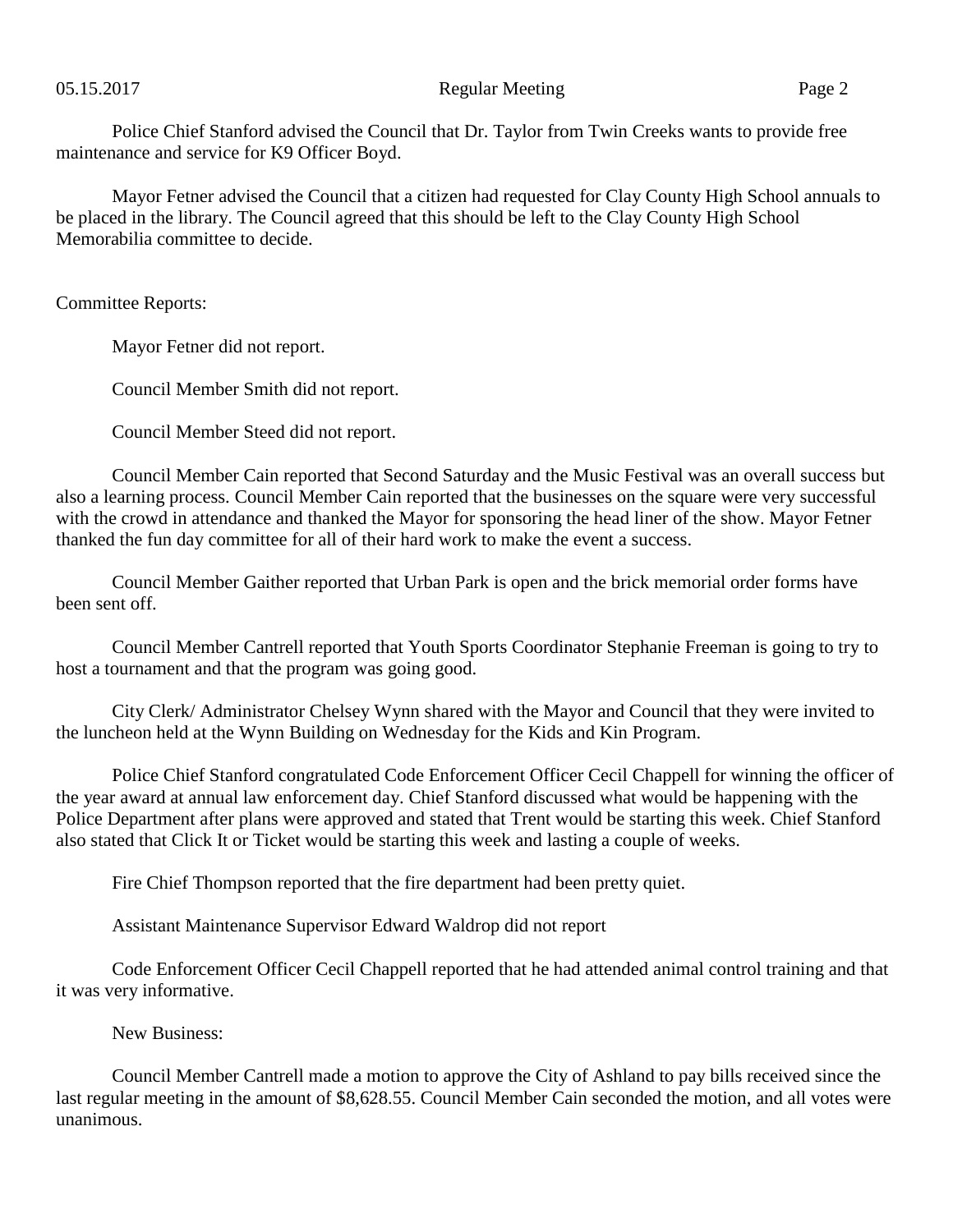Council Member Gaither made a motion approving the City of Ashland 2016 Audit. Council Member Cain seconded the motion, and all votes were unanimous.

Council Member Cain made a motion to pay the adjusted Littleton Electric bill of \$4,621.58. Council Member Cantrell seconded the motion, and all votes were unanimous.

Council Member Gaither made a motion to pay S.S. Nesbitt quarterly consulting fees of \$375.00. Council Member Smith seconded the motion, and all votes were unanimous.

Council Member Cain made a motion to pay Book Systems Inc. \$895.00 for annual Library software renewal. Council Member Gaither seconded the motion, and all votes were unanimous.

Council Member Gaither made a motion to renew 3 year Cyberoam (virus protection) from Southern Data Automation for the Ashland Police Department at a cost of \$656.00. Council Member Cain seconded the motion, and all votes were unanimous.

Council Member Cantrell made a motion to pay worker's comp. bill of \$608.00 to Anniston Emergency Services. Council Member Gaither seconded the motion, and all votes were unanimous.

Council Member Steed made a motion approving the Police Department final plans. Council Member Smith seconded the motion, and all votes were unanimous.

Council Member Smith made a motion approving the purchase of a Milwaukee tool box at a cost of \$799.99 from Ashland Auto Parts for the maintenance department. Council Member Cain seconded the motion, and all votes were unanimous.

Council Member Cantrell made a motion to pay \$20.00 per month, per vehicle for wireless internet for 2017 Tahoes. Council Member Gaither seconded the motion, and all votes were unanimous.

Council Member Steed made a motion for Clay County Clean-up to utilize the Senior Center Van on June 10, 2017 for clean-up day. Council Member Cain seconded the motion, and all votes were unanimous.

Council Member Gaither made a motion to promote Charles Alexander to Senior Equipment Operator with a pay raise of Range 14 Step 1 (\$10.98) per hour. Council Member Cain seconded the motion, and all votes were unanimous.

Council Member Gaither made a motion to pay W&W \$476.00 for repair of Old City Hall air conditioner. Council Member Cain seconded the motion, and all votes were unanimous.

Resolutions, Ordinance, Orders, and Other Business:

There being no further business Council Member Steed made a motion to adjourn. Council Member Cantrell seconded the motion, and all votes were unanimous.